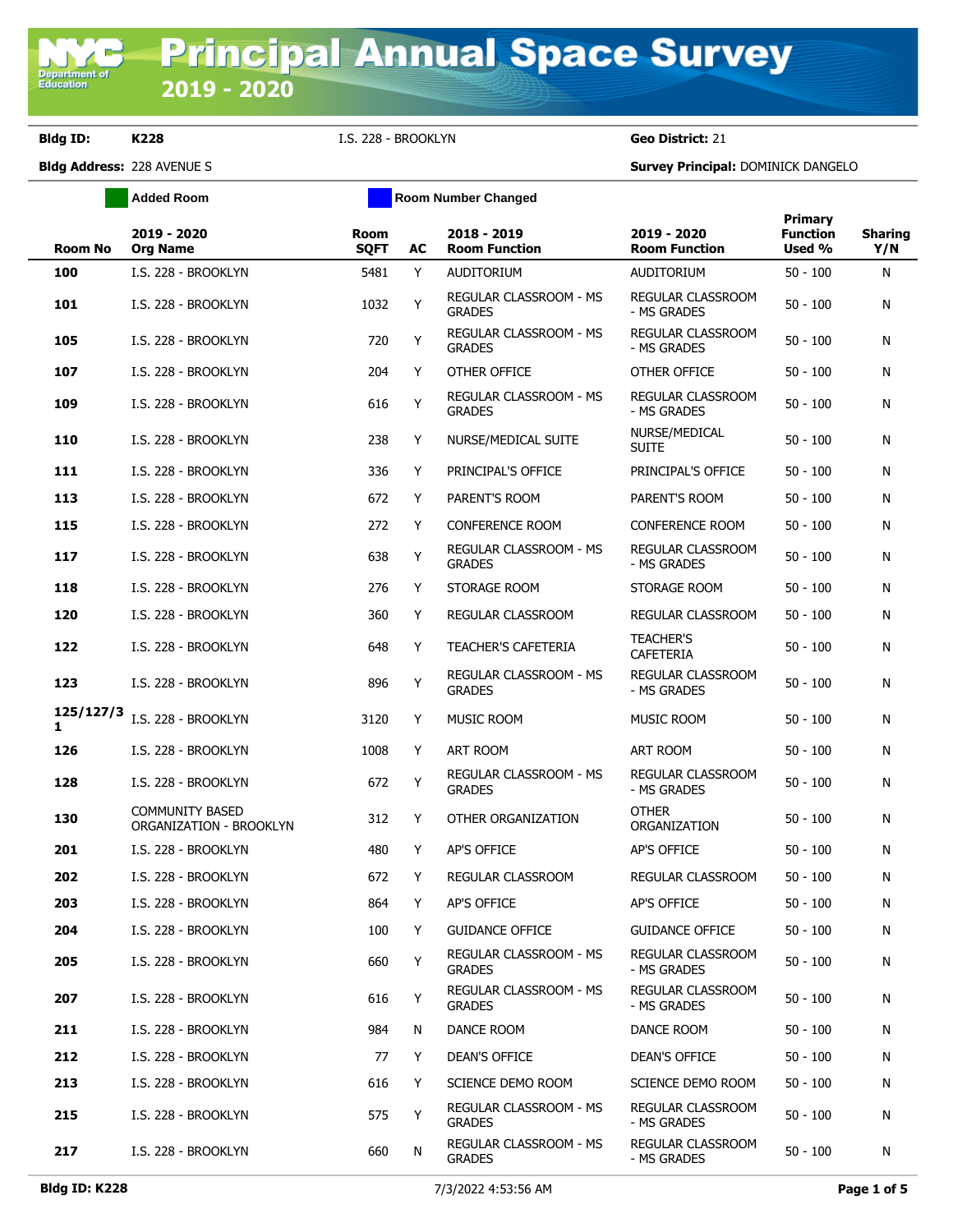**Bldg ID: K228** I.S. 228 - BROOKLYN **Geo District:** 21

**Added Room Room Room Number Changed** 

**Bldg Address:** 228 AVENUE S **Survey Principal:** DOMINICK DANGELO

| Room No | 2019 - 2020<br><b>Org Name</b> | <b>Room</b><br><b>SQFT</b> | AC | 2018 - 2019<br><b>Room Function</b>            | 2019 - 2020<br><b>Room Function</b>       | Primary<br><b>Function</b><br>Used % | <b>Sharing</b><br>Y/N |
|---------|--------------------------------|----------------------------|----|------------------------------------------------|-------------------------------------------|--------------------------------------|-----------------------|
| 219     | I.S. 228 - BROOKLYN            | 644                        | Y  | REGULAR CLASSROOM - MS<br><b>GRADES</b>        | REGULAR CLASSROOM<br>- MS GRADES          | $50 - 100$                           | N                     |
| 220     | I.S. 228 - BROOKLYN            | 600                        | Y  | <b>COMPUTER LAB</b>                            | <b>COMPUTER LAB</b>                       | $50 - 100$                           | N                     |
| 221/5/9 | I.S. 228 - BROOKLYN            | 3197                       | Y  | <b>FUNDED - MATH</b>                           | <b>FUNDED - MATH</b>                      | $50 - 100$                           | N                     |
| 222     | I.S. 228 - BROOKLYN            | 624                        | N  | <b>FUNDED - MATH</b>                           | <b>FUNDED - MATH</b>                      | $50 - 100$                           | N                     |
| 224     | I.S. 228 - BROOKLYN            | 1008                       | N  | <b>FUNDED - MATH</b>                           | <b>FUNDED - MATH</b>                      | $50 - 100$                           | N                     |
| 226     | I.S. 228 - BROOKLYN            | 1008                       | N  | <b>FUNDED - MATH</b>                           | <b>FUNDED - MATH</b>                      | $50 - 100$                           | N                     |
| 231     | I.S. 228 - BROOKLYN            | 616                        | Y  | <b>FUNDED - MATH</b>                           | <b>FUNDED - MATH</b>                      | $50 - 100$                           | N                     |
| 300     | I.S. 228 - BROOKLYN            | 4902                       | Y  | <b>GYMNASIUM</b>                               | <b>GYMNASIUM</b>                          | $50 - 100$                           | N                     |
| 300A    | I.S. 228 - BROOKLYN            | 456                        | N  | OTHER OFFICE                                   | OTHER OFFICE                              | $50 - 100$                           | N                     |
| 301     | I.S. 228 - BROOKLYN            | 616                        | Y  | REGULAR CLASSROOM - MS<br><b>GRADES</b>        | REGULAR CLASSROOM<br>- MS GRADES          | $50 - 100$                           | N                     |
| 302     | I.S. 228 - BROOKLYN            | 616                        | Y  | REGULAR CLASSROOM - MS<br><b>GRADES</b>        | <b>REGULAR CLASSROOM</b><br>- MS GRADES   | $50 - 100$                           | N                     |
| 303     | I.S. 228 - BROOKLYN            | 616                        | Y  | REGULAR CLASSROOM - MS<br><b>GRADES</b>        | <b>REGULAR CLASSROOM</b><br>- MS GRADES   | $50 - 100$                           | N                     |
| 304     | I.S. 228 - BROOKLYN            | 150                        | Y  | STORAGE ROOM                                   | STORAGE ROOM                              | $50 - 100$                           | N                     |
| 305     | I.S. 228 - BROOKLYN            | 660                        | Y  | SCIENCE DEMO ROOM                              | SCIENCE DEMO ROOM                         | $50 - 100$                           | N                     |
| 307     | I.S. 228 - BROOKLYN            | 572                        | Υ  | REGULAR CLASSROOM - MS<br><b>GRADES</b>        | <b>REGULAR CLASSROOM</b><br>- MS GRADES   | $50 - 100$                           | N                     |
| 308     | I.S. 228 - BROOKLYN            | 336                        | Y  | <b>SPEECH</b>                                  | <b>SPEECH</b>                             | $50 - 100$                           | N                     |
| 309     | I.S. 228 - BROOKLYN            | 336                        | Y  | OCCUPATIONAL THERAPY                           | <b>OCCUPATIONAL</b><br><b>THERAPY</b>     | $50 - 100$                           | N                     |
| 311     | I.S. 228 - BROOKLYN            | 322                        | Y  | INDIVIDUALIZED EDUCATION<br><b>PLAN</b>        | <b>INDIVIDUALIZED</b><br>EDUCATION PLAN   | $50 - 100$                           | N                     |
| 312     | I.S. 228 - BROOKLYN            | 77                         | Y  | <b>DEAN'S OFFICE</b>                           | <b>DEAN'S OFFICE</b>                      | $50 - 100$                           | N                     |
| 313     | I.S. 228 - BROOKLYN            | 621                        | Y  | SCIENCE DEMO ROOM                              | SCIENCE DEMO ROOM                         | $50 - 100$                           | N                     |
| 315     | I.S. 228 - BROOKLYN            | 616                        | Y  | <b>REGULAR CLASSROOM - MS</b><br><b>GRADES</b> | REGULAR CLASSROOM<br>- MS GRADES          | $50 - 100$                           | N                     |
| 317     | I.S. 228 - BROOKLYN            | 660                        | Y  | REGULAR CLASSROOM - MS<br><b>GRADES</b>        | REGULAR CLASSROOM<br>- MS GRADES          | $50 - 100$                           | N                     |
| 319     | I.S. 228 - BROOKLYN            | 594                        | Y  | REGULAR CLASSROOM - MS<br><b>GRADES</b>        | <b>REGULAR CLASSROOM</b><br>- MS GRADES   | $50 - 100$                           | N                     |
| 320     | I.S. 228 - BROOKLYN            | 600                        | Y  | REGULAR CLASSROOM - MS<br><b>GRADES</b>        | <b>REGULAR CLASSROOM</b><br>- MS GRADES   | $50 - 100$                           | N                     |
| 321     | I.S. 228 - BROOKLYN            | 1100                       | Y  | <b>LIBRARY</b>                                 | LIBRARY                                   | $50 - 100$                           | N                     |
| 321A    | I.S. 228 - BROOKLYN            | 187                        | N  | <b>GENERAL BUILDING SUPPORT</b>                | <b>GENERAL BUILDING</b><br><b>SUPPORT</b> | $50 - 100$                           | N                     |
| 322     | I.S. 228 - BROOKLYN            | 624                        | Y  | <b>COMPUTER LAB</b>                            | <b>COMPUTER LAB</b>                       | $50 - 100$                           | N                     |
| 324     | I.S. 228 - BROOKLYN            | 624                        | Y  | REGULAR CLASSROOM - MS<br><b>GRADES</b>        | REGULAR CLASSROOM<br>- MS GRADES          | $50 - 100$                           | N                     |
| 325     | I.S. 228 - BROOKLYN            | 624                        | Y  | REGULAR CLASSROOM - MS<br><b>GRADES</b>        | REGULAR CLASSROOM<br>- MS GRADES          | $50 - 100$                           | N                     |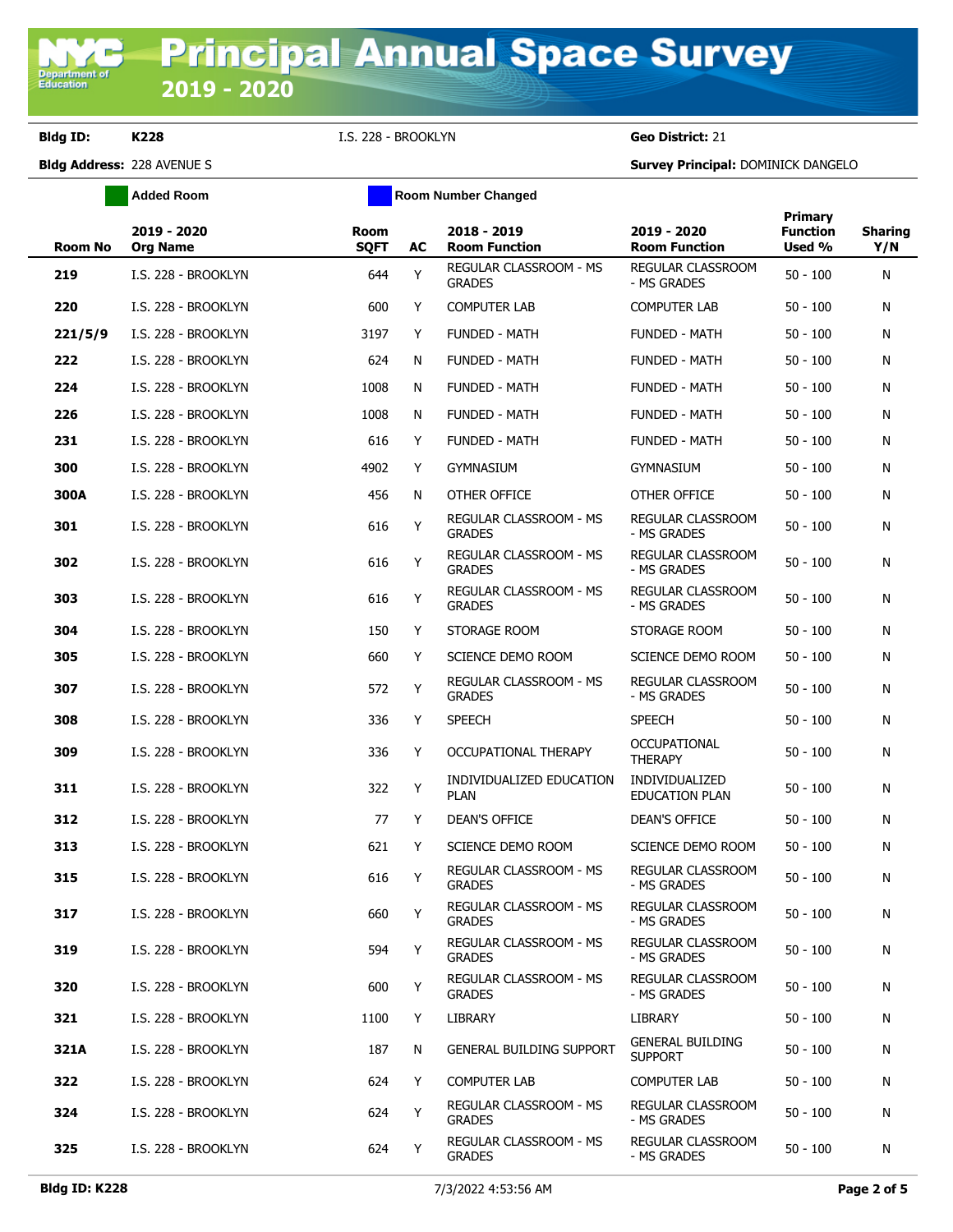**Bldg ID: K228** I.S. 228 - BROOKLYN **Geo District:** 21

**Added Room Room Room Number Changed** 

**Bldg Address:** 228 AVENUE S **Survey Principal:** DOMINICK DANGELO

| <b>Room No</b> | 2019 - 2020<br><b>Org Name</b> | <b>Room</b><br><b>SQFT</b> | AC | 2018 - 2019<br><b>Room Function</b>            | 2019 - 2020<br><b>Room Function</b>       | <b>Primary</b><br><b>Function</b><br>Used % | <b>Sharing</b><br>Y/N |
|----------------|--------------------------------|----------------------------|----|------------------------------------------------|-------------------------------------------|---------------------------------------------|-----------------------|
| 326            | I.S. 228 - BROOKLYN            | 624                        | Y  | <b>REGULAR CLASSROOM - MS</b><br><b>GRADES</b> | <b>REGULAR CLASSROOM</b><br>- MS GRADES   | $50 - 100$                                  | N                     |
| 327            | I.S. 228 - BROOKLYN            | 624                        | Υ  | <b>REGULAR CLASSROOM - MS</b><br><b>GRADES</b> | <b>REGULAR CLASSROOM</b><br>- MS GRADES   | $50 - 100$                                  | N                     |
| 328            | I.S. 228 - BROOKLYN            | 624                        | Y  | STAFF DEVELOPMENT                              | STAFF DEVELOPMENT                         | $50 - 100$                                  | Ν                     |
| 329            | I.S. 228 - BROOKLYN            | 624                        | Υ  | <b>REGULAR CLASSROOM - MS</b><br><b>GRADES</b> | <b>REGULAR CLASSROOM</b><br>- MS GRADES   | $50 - 100$                                  | Ν                     |
| 331            | I.S. 228 - BROOKLYN            | 696                        | Y  | <b>AP'S OFFICE</b>                             | <b>AP'S OFFICE</b>                        | $50 - 100$                                  | Ν                     |
| 400            | I.S. 228 - BROOKLYN            | 4902                       | Y  | <b>GYMNASIUM</b>                               | <b>GYMNASIUM</b>                          | $50 - 100$                                  | N                     |
| 400A           | I.S. 228 - BROOKLYN            | 105                        | N  | OT/PT                                          | OT/PT                                     | $50 - 100$                                  | N                     |
| 401            | I.S. 228 - BROOKLYN            | 984                        | Y  | REGULAR CLASSROOM                              | REGULAR CLASSROOM                         | $50 - 100$                                  | Ν                     |
| 402            | I.S. 228 - BROOKLYN            | 616                        | Y  | REGULAR CLASSROOM                              | REGULAR CLASSROOM                         | $50 - 100$                                  | Ν                     |
| 405            | I.S. 228 - BROOKLYN            | 989                        | N  | <b>SCIENCE LAB</b>                             | <b>SCIENCE LAB</b>                        | $50 - 100$                                  | Ν                     |
| 407            | I.S. 228 - BROOKLYN            | 264                        | Y  | <b>SCIENCE PREP ROOM</b>                       | SCIENCE PREP ROOM                         | $50 - 100$                                  | Ν                     |
| 409            | I.S. 228 - BROOKLYN            | 720                        | N  | <b>SCIENCE DEMO ROOM</b>                       | SCIENCE DEMO ROOM                         | $50 - 100$                                  | Ν                     |
| 411            | I.S. 228 - BROOKLYN            | 312                        | Y  | SPECIAL ED SUPPORT                             | SPECIAL ED SUPPORT                        | $50 - 100$                                  | Ν                     |
| 412            | I.S. 228 - BROOKLYN            | 105                        | Y  | <b>SPEECH</b>                                  | <b>SPEECH</b>                             | $50 - 100$                                  | Ν                     |
| 413            | I.S. 228 - BROOKLYN            | 616                        | Y  | REGULAR CLASSROOM - MS<br><b>GRADES</b>        | <b>REGULAR CLASSROOM</b><br>- MS GRADES   | $50 - 100$                                  | Ν                     |
| 414/415        | I.S. 228 - BROOKLYN            | 960                        | N  | REGULAR CLASSROOM                              | REGULAR CLASSROOM                         | $50 - 100$                                  | Ν                     |
| 417            | I.S. 228 - BROOKLYN            | 690                        | Y  | REGULAR CLASSROOM - MS<br><b>GRADES</b>        | REGULAR CLASSROOM<br>- MS GRADES          | $50 - 100$                                  | Ν                     |
| 419            | I.S. 228 - BROOKLYN            | 644                        | Υ  | REGULAR CLASSROOM - MS<br><b>GRADES</b>        | REGULAR CLASSROOM<br>- MS GRADES          | $50 - 100$                                  | Ν                     |
| 420            | I.S. 228 - BROOKLYN            | 600                        | Y  | REGULAR CLASSROOM - MS<br><b>GRADES</b>        | REGULAR CLASSROOM<br>- MS GRADES          | $50 - 100$                                  | Ν                     |
| 421            | I.S. 228 - BROOKLYN            | 858                        | Υ  | REGULAR CLASSROOM - MS<br><b>GRADES</b>        | REGULAR CLASSROOM<br>- MS GRADES          | $50 - 100$                                  | Ν                     |
| 422            | I.S. 228 - BROOKLYN            | 624                        | Y  | REGULAR CLASSROOM - MS<br><b>GRADES</b>        | <b>REGULAR CLASSROOM</b><br>- MS GRADES   | $50 - 100$                                  | Ν                     |
| 424            | I.S. 228 - BROOKLYN            | 624                        | Y  | REGULAR CLASSROOM - MS<br><b>GRADES</b>        | REGULAR CLASSROOM<br>- MS GRADES          | $50 - 100$                                  | N                     |
| 425            | I.S. 228 - BROOKLYN            | 880                        | Y  | <b>FUNDED - ESL</b>                            | <b>FUNDED - ESL</b>                       | $50 - 100$                                  | N                     |
| 426            | I.S. 228 - BROOKLYN            | 624                        | Y  | <b>REGULAR CLASSROOM - MS</b><br><b>GRADES</b> | REGULAR CLASSROOM<br>- MS GRADES          | $50 - 100$                                  | N                     |
| 427            | I.S. 228 - BROOKLYN            | 840                        | Y  | REGULAR CLASSROOM                              | REGULAR CLASSROOM                         | $50 - 100$                                  | N                     |
| 428            | I.S. 228 - BROOKLYN            | 624                        | Y  | REGULAR CLASSROOM - MS<br><b>GRADES</b>        | <b>REGULAR CLASSROOM</b><br>- MS GRADES   | $50 - 100$                                  | N                     |
| 431            | I.S. 228 - BROOKLYN            | 1008                       | Υ  | REGULAR CLASSROOM - MS<br><b>GRADES</b>        | REGULAR CLASSROOM<br>- MS GRADES          | $50 - 100$                                  | N                     |
| BR             | I.S. 228 - BROOKLYN            | 14756                      | N  | <b>GENERAL BUILDING SUPPORT</b>                | <b>GENERAL BUILDING</b><br><b>SUPPORT</b> | $50 - 100$                                  | N                     |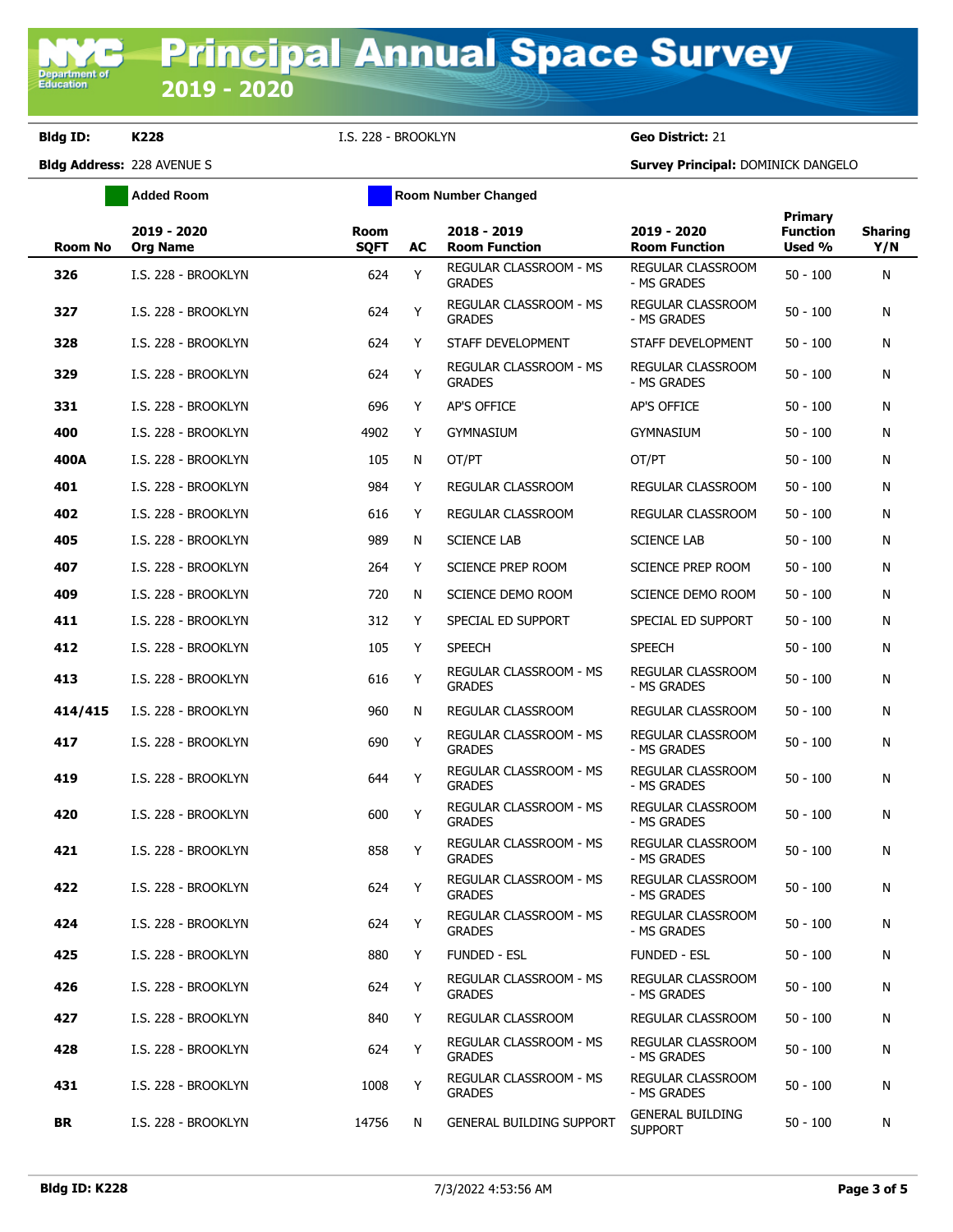| Department of<br><b>Education</b>               | 2019 - 2020                                                         |                     |    | <b>Principal Annual Space Survey</b>  |                                           |                                             |                       |
|-------------------------------------------------|---------------------------------------------------------------------|---------------------|----|---------------------------------------|-------------------------------------------|---------------------------------------------|-----------------------|
| <b>Bldg ID:</b>                                 | K228                                                                | I.S. 228 - BROOKLYN |    |                                       | Geo District: 21                          |                                             |                       |
|                                                 | <b>Bldg Address: 228 AVENUE S</b>                                   |                     |    |                                       | <b>Survey Principal: DOMINICK DANGELO</b> |                                             |                       |
| <b>Added Room</b><br><b>Room Number Changed</b> |                                                                     |                     |    |                                       |                                           |                                             |                       |
| <b>Room No</b>                                  | 2019 - 2020<br><b>Org Name</b>                                      | Room<br><b>SQFT</b> | AC | $2018 - 2019$<br><b>Room Function</b> | 2019 - 2020<br><b>Room Function</b>       | <b>Primary</b><br><b>Function</b><br>Used % | <b>Sharing</b><br>Y/N |
| <b>BR</b> 1                                     | I.S. 228 - BROOKLYN                                                 | 2106                | N  | <b>GENERAL BUILDING SUPPORT</b>       | <b>GENERAL BUILDING</b><br><b>SUPPORT</b> | $50 - 100$                                  | N                     |
| <b>CAF</b>                                      | I.S. 228 - BROOKLYN                                                 | 5382                | Y  | STUDENT CAFETERIA                     | STUDENT CAFETERIA                         | $50 - 100$                                  | N                     |
| <b>KIT</b>                                      | <b>I.S. 228 - BROOKI YN</b>                                         | 1032                | N  | <b>KITCHEN</b>                        | <b>KITCHEN</b>                            | $50 - 100$                                  | N                     |
| KIT_A                                           | I.S. 228 - BROOKLYN                                                 | 280                 | N  | STORAGE ROOM                          | STORAGE ROOM                              | $50 - 100$                                  | N                     |
|                                                 | How many hallway bathrooms for students are there in your building? | 17                  |    |                                       |                                           |                                             |                       |
|                                                 | Are any of the student bathrooms being shared by multiple schools?  | N                   |    |                                       |                                           |                                             |                       |
|                                                 | Are all the student bathrooms open throughout the day?              | Y                   |    |                                       |                                           |                                             |                       |

**Please identify the number of non-instructional spaces, not reported above,being used for instructional purposes, academic intervention services, or therapeutic or counseling services: <sup>0</sup> Are any of those non-instructional spaces being shared? N**